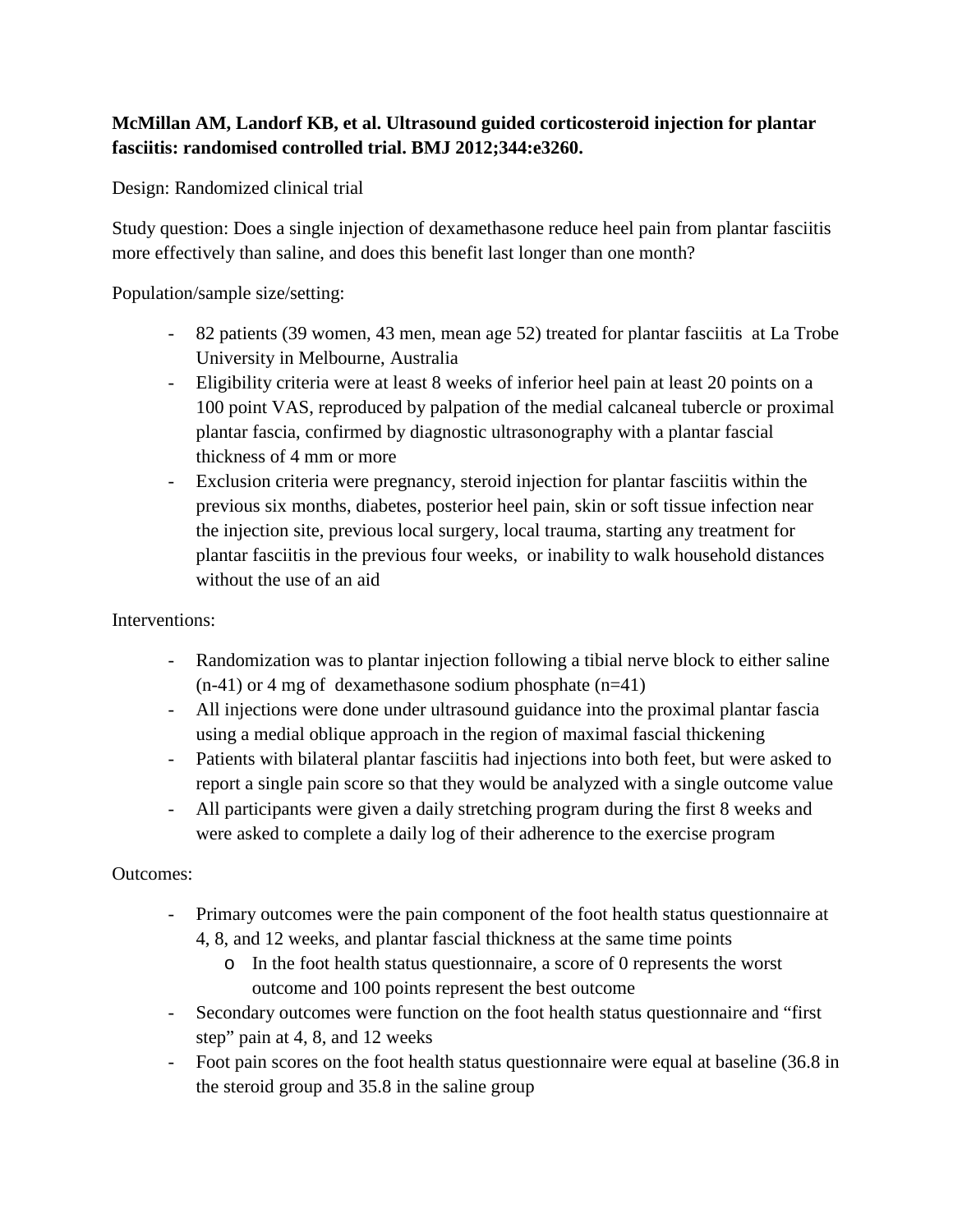- Plantar fascial thickness had a mean of 6.67 mm in the steroid group and 6.29 mm in the saline group, a non-statistically greater thickness in the steroid group
- At 4 weeks, the foot pain scores had improved in both groups, but the steroid group had a higher (better) score of 58.9 compared to 47.5 in the saline group, with an adjusted (for baseline scores) group difference of 10.9 points (95% confidence interval from 1.4 to 20.4)
- At 4 weeks, the plantar fascia thickness, adjusted for the baseline thickness, was lower in the steroid than in the saline group with an adjusted difference of 0.35 mm (95% CI from 0.03 to 0.67)
- At 8 and 12 weeks, the foot pain scores remained greater (better) in the steroid group than in the saline group, but the differences were no longer statistically significant
- At 8 and 12 weeks, the group differences in plantar fascial thickness remained statistically lower in the steroid than in the saline group
- For the secondary outcomes, there was an 11.37 point difference in "first step" pain in favor of the steroid group at 4 weeks, but later group differences were not significant
	- o The functional score differences were not significant at any of the followup times

Authors' conclusions:

- A single ultrasound-guided injection of dexamethasone is a safe and effective short term treatment for plantar fasciitis, providing better pain relief than placebo for at least 4 weeks
- The adjusted group difference for pain on the foot health status questionnaire was, however, suboptimal, with a mean difference of 11 points, which only approaches the minimal important difference of 13 points for this outcome
- The measurements of plantar fascial thickness suggest that it is a useful objective method for monitoring the progress of treatment, but the interrater reliability of this measure has not been investigated in detail
- Dexamethasone sodium phosphate may have been safer than for steroid compounds such as methylprednisolone acetate; the lack of adverse effects such as post-injection flare and plantar fascia rupture supports this idea

## Comments:

- Apparently adverse effects of the steroid injection did not occur, although this information is presented in the discussion rather than in the results section
- The authors made special efforts to preserve blinding of patients and physicians, and the analysis of group differences by adjustment for baseline differences is also appropriate
- Although details are not presented in any of the tables, it appears that there was not a significant functional advantage of dexamethasone over saline